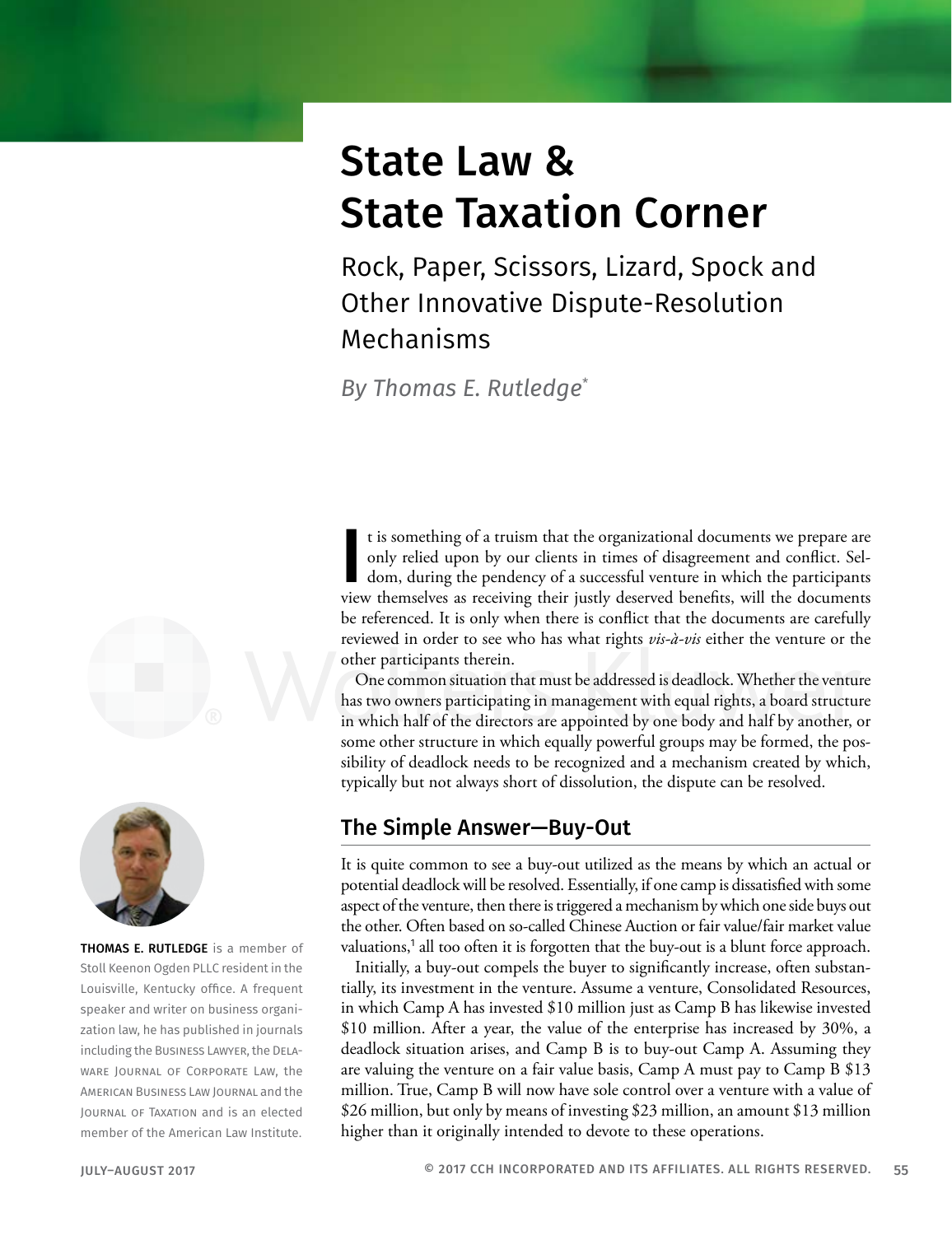Consider as well the possibility that Camp B has been approached about an investment opportunity, Diversified Resources, generating a 45% annual rate of return. Camp B is aware that the ROI on the Consolidated Resources venture is 30%, and the math wizzes at Camp B are able to determine that 45% is better than 30%. They have also determined that the only source of funds by which to invest in Diversified Resources is the liquidation of the investment in Consolidated Resources. Camp B has an obvious incentive to game the system to liquidate the Consolidated Resources investment—"tell me again the definition of a 'deadlock'?" The CFO asks the attorney in an effort to find a way to trigger the definition and the buy-out.

Clearly, the existence of a buy-out affords Camp B the opportunity to effect the liquidation of one investment in order to reapply those funds in a venture with an expected higher rate of return. It is at best doubtful that this was, at least in the view of Camp A, the intended function of the dispute-resolution/buy-out provision.

*Seldom, during the pendency of a successful venture in which the participants view themselves as receiving their justly deserved benefits, will the documents be referenced.* 

## The Need for Other Options

Disputes among participants in a business venture must be expected. The obligation of the drafter of the venture's organic document is to craft mechanisms by which those disputes can be resolved so as to preserve the value of the venture for those participants. As noted above, a right to compel a buy-out is subject to abuse in that the buyout can be gamed for purposes of a benefit outside the terms of the existing venture. For that reason, other alternatives need to be considered.

The (or at least a) place to begin is by categorizing the matters that may be disputed. Some will be ordinary in nature, typically involving degree. That the venture should expand its physical plant is not disputed—the question is whether to expand to accommodate the next three or the next 10 years of anticipated growth. Other disputes will be extraordinary, involving either (i) a disagreement as to whether to act (either expand the physical plant or do not) or (ii) a conflict of interest transaction. But what is deadlock?

An appropriate definition of what is a "deadlock" is the gateway to the application of the rules crafted to be applied in the presence of a deadlock. This presents, obviously, a delicate balancing act. The threshold should not be defined as too low or it will all too often need to be employed. Alternatively, if set too high, there may well be opportunities in which it should be employed but cannot. Also, there is the risk that there will be a dispute as to whether or not the contractually defined terms have been satisfied. Keep in mind that these are provisions that, even more than most, will be applicable if and only if the decisionmakers are unable to come to agreement.

By way of example, consider a provision that defines deadlock as the inability of the decision-makers to come to agreement as to a "major" issue within 30 days. At this juncture, there is left unresolved what is a "major" decision while a timeline, 30 days, is agreed to, the agreement is silent as to from when that 30 days is measured. Does that period begin to run when the issue requiring resolution is first identified, from the date it is first discussed, from the date the decision-makers first disagree as to its resolution or some other point in time? What will be the treatment if one of the decision-makers simply refuses to attend meetings, thereby precluding the existence of a quorum to consider the matter of itself constitutes a deadlock as to its resolution?

As with so much else, context matters. What is a deadlock amongst the co-managers of a hedge fund may well and likely is going to be different from what is a deadlock between two siblings who have inherited a company founded by their parents in which, while each is a 50% owner, only one is, on a day-to-day basis, actively involved in management.

*(1) After deadlock, however defined, the matter will be referred to a vote of a majority of the disinterested participants*.

Venture is a limited partnership with two general partners, brothers Alex and Jordan. The partnership may act only as Alex and Jordan agree; neither may act unilaterally. Successful developers of multi-family residential properties, the current project has been capitalized by 50 \$10,000 investments. By coincidence, each of those 50 limited partner investors is an out-of-state dentist. Alex and Jordan have had a falling out and are no longer cooperating. This absence of cooperation is at a critical time—final fitting out of the new complex is about to begin together with marketing efforts. The complex is adjacent to a major university, and filling it with students is crucial to the business plan. If the window for student leases is missed, the project will at best struggle for at least a year.

As alluded to above, the agreement of limited partnership for this particular venture provides that, upon a deadlock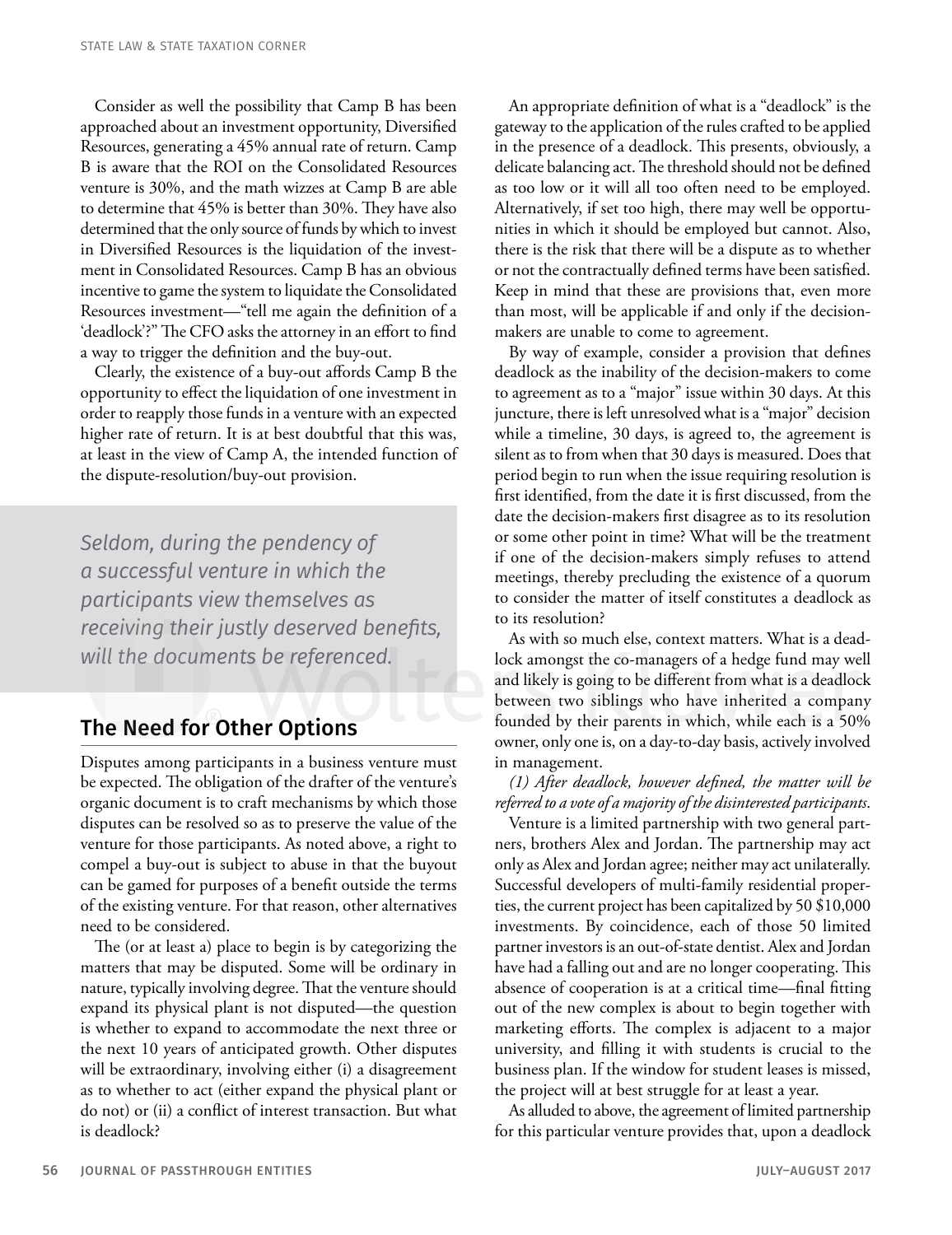between the general partners, the determination will be made by a majority of the disinterested limited partners. In this instance, every limited partner is disinterested. That said, the suggested mechanism for resolution of disputes is likely going to entirely fail. Soliciting the directions of those limited partners is going to entail a significant cost in educating them as to the available options and their respective pros and cons. In light of their unwillingness to cooperate, Alex and Jordan will undoubtedly dispute what question should be presented to the limited partners and what information should be provided to them in connection with any decision. Even if those matters can be resolved, it is highly questionable whether the limited partners have the training and sensitivity necessary to make these determinations. Rather, while each may be an entirely competent dentist, likely none of them has any experience in assessing options for fitting out apartments that are aimed at the college/graduate student population. Simply put, the mechanism provided for in the agreement for resolution of deadlock between the general partners is little different than asking either Alex or Jordan the best way to address periodontal disease.

Further, in light of the fact that the various limited partners are being asked to opine on something outside of their respective business competencies, it would not be surprising that the response rate will be quite low.

Ultimately, the deadlock-resolution mechanism provided for in this limited partnership agreement is, on the actual facts, ineffective.

*(2) After deadlock, however defined, by a majority vote of the disinterested limited partners, someone, who may be affiliated with any of the general partner control groups or not, shall be elected as an additional general partner.*

Essentially, this option entails, essentially, a reallocation of controlling authority between two general partners, each of whom had a veto right, into a triumvirate in which any individual general partner may be outvoted. While, conceivably, it addresses the original structural weakness of the limited partnership, namely, deadlock among the general partners, it shares many of the weaknesses of the prior option.

The appointment of a new general partner will vest in that individual the capacity to make decisions on behalf of the limited partnership. As such, the limited partners will only determine who should be that partner, relieving them of the obligation, as set forth in the option above, to make a substantive decision. In that respect, this could be considered a lowercase republican notion in which the voting class elect representatives who in turn make decisions on their behalf. A classic problem of Republican democracy is the quality, or the lack thereof, of a slate of

candidates,<sup>2</sup> a problem only exacerbated in this situation. Essentially, how are our 50 out-of-town dentist limited partners to locate one or more candidates to serve as the third general partner? There is no easy mechanism by which to advise potential candidates that there is a rating into which a hat may be thrown. Ultimately, it may be that there will be two candidates for that third general partner position, one selected and supported by Alex and the other selected and supported by Jordan. Human nature (unfortunately) being what it is, we would fully expect that Alex's candidate will agree with his views, while Jordan will nominate a candidate who will agree with Jordan as to the path forward.

Which returns us to the same problem with respect to the vote of our 50 out-of-town dentist limited partners. None of them have expertise with respect to the buildout and marketing of apartments. It was for that reason that allowing the limited partners to break the deadlock between the general partners was, operationally, deficient. Under this option, that same problem is continued, only wrapped in a slightly different wrapper. In effect, the limited partners are again being called upon to choose between Alex and Jordan, only this time acting through the proxy of a third general partner.

Assuming, of course, that each of Jordan and Alex are able to find potential candidates. Becoming a general partner of a limited partnership will subject that new general partner to a variety of fiduciary obligations, and in the current contentious environment, any newly appointed general partner should expect litigation will result. Notwithstanding rights of indemnification, relatively few individuals will likely be interested in that role. Ultimately, we are left with a flawed selection process for a new general partner, the limited partners being restricted to selecting from only candidates who may well be less than attentive to fiduciary obligations and related exposure.<sup>3</sup>

*(3) After deadlock, however defined, the matter shall be automatically referred to binding arbitration amongst the two existing general partners. The determination of the arbitrator shall be final and conclusive. It is further provided that the general partner's performance in compliance with the terms of the arbitrator's ruling shall not constitute a breach of their fiduciary obligations.*

This proposal has the objective merit in that it may place the ultimate determination in the hands of someone with a similar level of expertise to our general partners, that being achieved by defining the minimum characteristics of the potential arbitrator. Of course, this assumes that such an arbitrator can be located. Each time an additional characteristic is added, the pool of potential arbitrators is reduced. Each iteration from "experienced in real estate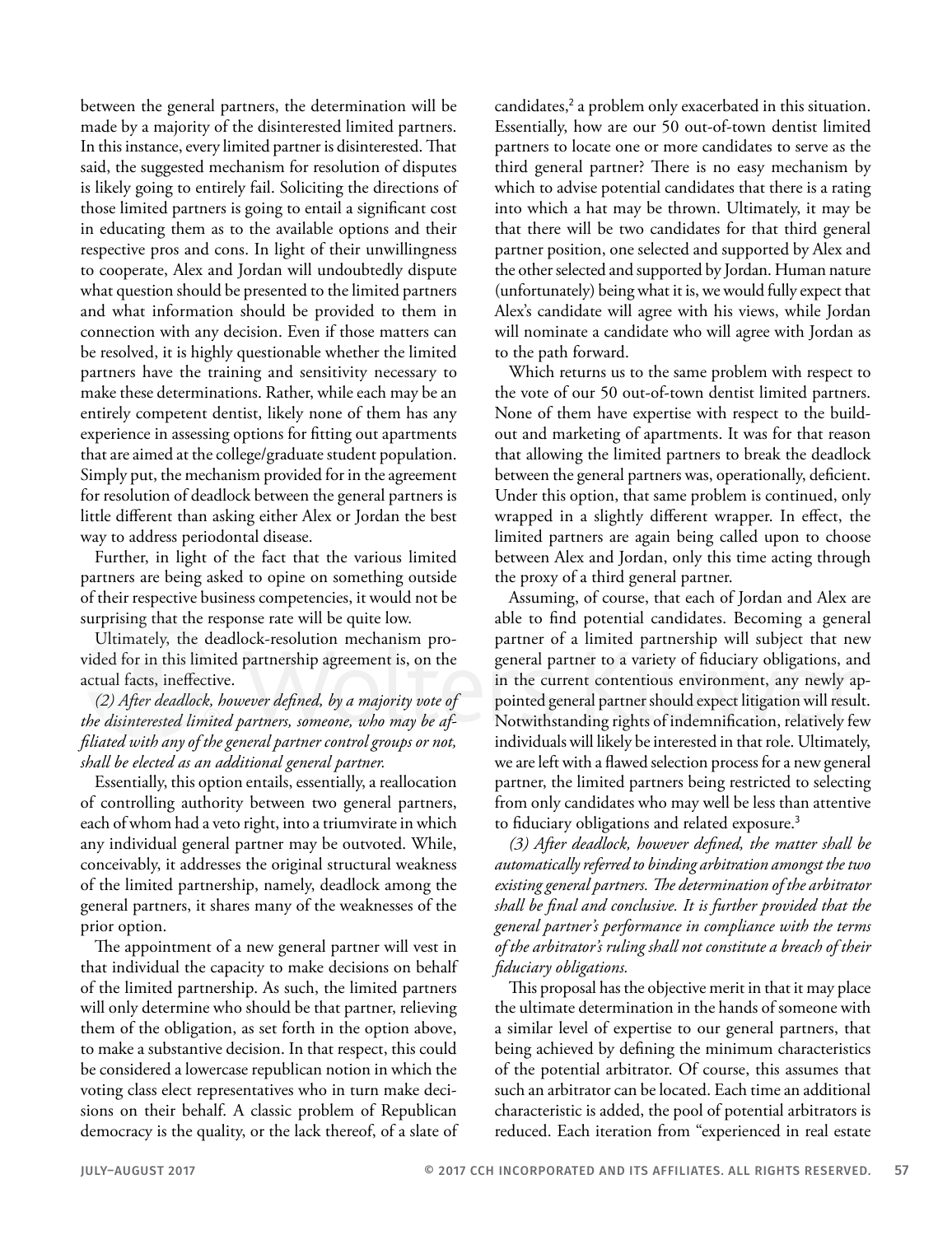developments" to "experienced in multi-family real estate development" to "experienced as a general partner overseeing a multi-family residential development" to "experienced as a general partner overseeing a multi-family residential development within 150 miles of Cincinnati, Ohio" serves to make it less likely that a qualified arbitrator can be found. Assuming our general partners are able to come to agreement as to who should be the arbitrator or, in the alternative, that the document contains a wellstructured mechanism by resolving any disagreement should it arise, this may be an effective mechanism of resolving any dispute between Alex and Jordan. It does however, effectively vest ultimate control over the direction of the venture in one who is not either a general or a limited partner and who, as of the time of any limited partner's investment, is unknown to it.

*It is only when there is conflict that the documents are carefully reviewed in order to see who has what rights vis-à-vis either the venture or the other participants therein.*

### *(4) The Trusted Advisor Tie-Breaker*

Under this procedure, in the event of a deadlock between Alex and Jordan, a pre-identified trusted advisor will be entrusted to break the deadlock and determine how the venture will proceed. Doing so, without more, begs the question of the nature of the relationship into which that advisor has entered.

For example, the LLC at issue in *Fakiris v. Gusmar Enterprises, LLC*<sup>4</sup> involved two equal members (Fakiris and Kostas) whose operating agreement provided that Neubauer, an apparently long-term and trusted employee of the venture, would have a tie-breaking vote. When acrimony arose between the two members, Neubauer "relinquished her authority to cast the decisive vote."<sup>5</sup> When litigation followed, one of the members sued the LLC, the other member and Neubauer, it being asserted that Neubauer was a fiduciary to the plaintiff. The court denied her motion for summary judgment on the claim "that Neubauer breached her fiduciary duty by refusing to resolve stalemates between the plaintiff and Kostas."<sup>6</sup>

In hindsight, Neubauer should have insisted that the agreement (i) define her as not being in a fiduciary relationship, (ii) contain a waiver of all claims arising out of any tie-breaking vote she might cast, and (iii) likewise

waive any claim that might arise from a failure to cast a tie-breaking vote.

#### *(5) Trial by Combat*<sup>7</sup>

Let us for now set aside the fact that dueling, which likely encompasses trial by combat, is illegal in most states<sup>8</sup> and that a court likely would not enforce any agreement for trial by combat<sup>9</sup>; it is still fun to consider. Assuming enforceability, what would be the rules? Must each of the parties to the disagreement personally engage in the combat, or is the hiring of a champion permitted? If a champion is permitted, what are the outer parameters thereof? Must there be a pre-existing employment relationship with the champion, or is it permitted that the champion may be anybody willing to accept the engagement? Alternatively, if the champion must be a particular person within the organization such as the chief financial officer, must there be an incumbency requirement so that, on the eve of designating the champion for trial by combat, the former CFO is not terminated and replaced with a "ringer."

From there, what will be the terms of the trial? Is this a battle to the death, to significant bodily injury, or to the point where one of the combatants concedes? Will the weapons, if any, be determined in advance by the contract, or will they be mutually agreed upon between the ultimate combatants? If they do not agree, what mechanisms will be employed to make that determination?

*(6) Appoint a committee of limited partners who have the authority, in the event of a deadlock, to cast a single vote and thereby break the deadlock.*

This option has some of the problems incident to option (1), but on a reduced scale. Rather than requiring a vote of all of the limited partners, it requires the involvement of only those limited partners who agree to serve on the committee. It is assumed that both (a) some limited partners are willing to serve, and (b) the members willing to serve are not so numerous as to render the working of a committee nonfunctional. It may, therefore, be necessary to create a mechanism by which limited partners presumably self-nominate to the committee,<sup>10</sup> and to the degree the nominations exceed the committee's size, there is a sorting mechanism by which the requisite number is determined.

The committee could be constituted either: (a) at the time of the partnership's formation or (b) from time to time as required. If the former, there will be the issues of how changes in composition are to be handled. For example, if a committee member limited partner should die or dissociate from the partnership, will a replacement be: (i) selected by the balance of the committee's members; (ii) be appointed by the general partners; or (iii) selected by a general vote of the limited partners?

But even once fully constituted, referral of the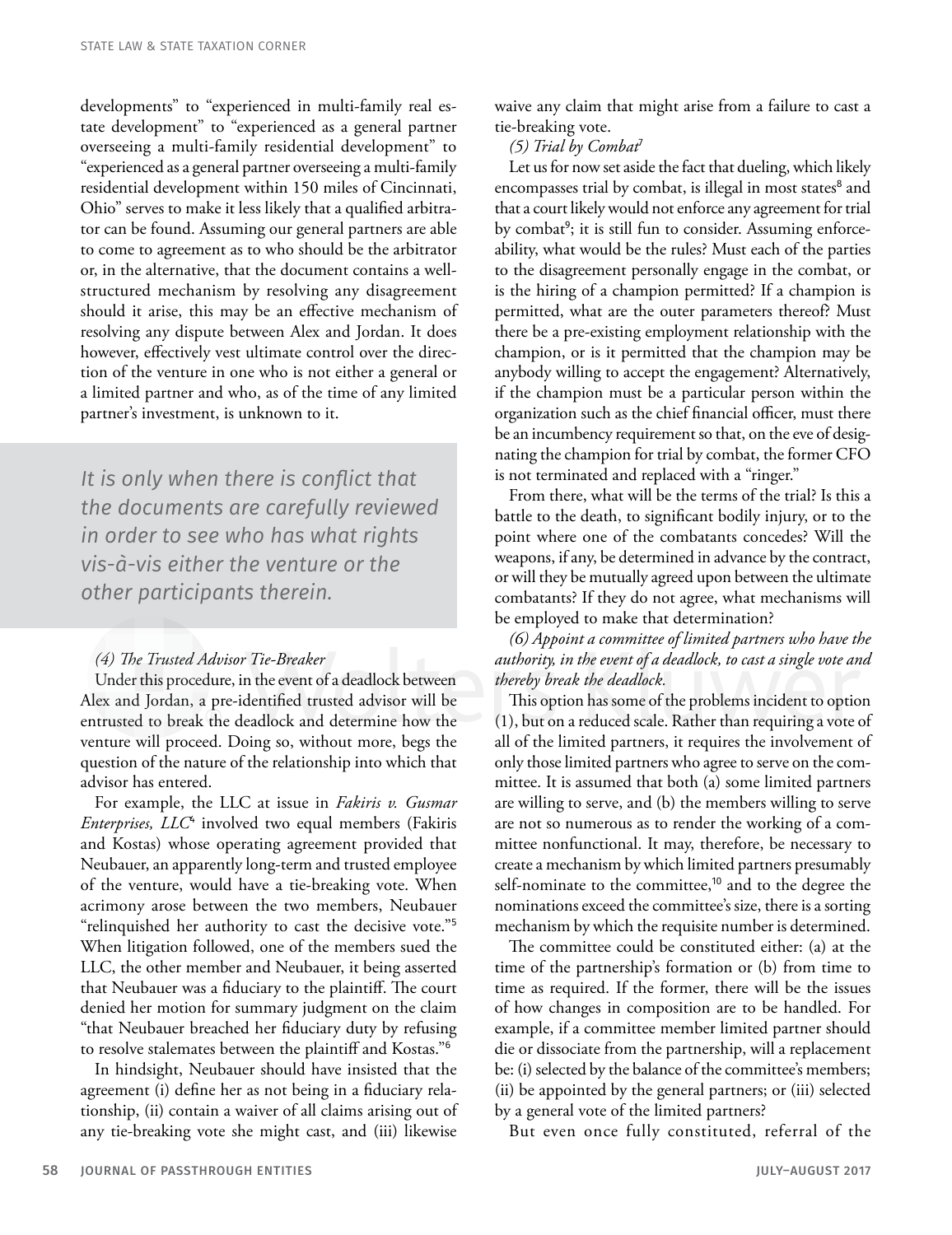deadlocked question to the committee revises the same problem as was identified above for a general vote of the limited partners, namely, the lack of expertise to make a decision. Just as a majority of our dentist limited partners lack the skill set to make a decision as to the fit-out of an apartment complex, so likely is any committee of those limited partners likewise deficient. They may make a decision if only because no decision is likely more costly than inaction, but there can be no assurance that the best decision will be made.

What then should be the obligation of the committee and its constituents to the limited partnership and the other partners? Should they, exercising control over the limited partnership as to this determination, be subjected to the same fiduciary duties as apply otherwise to the general partners, should they be held to a reduced fiduciary standard, or should they be exempted entirely from fiduciary exposure?

Let us assume that the limited partners on the committee should be freed of fiduciary obligations; they are being called in as a last-ditch effort to resolve a matter as to which the general partners cannot agree (*i.e*., upon which reasonable minds could differ) and outside of the expertise of the committee members.<sup>11</sup> But is that achievable? While ULPA (2001) likely contains sufficient flexibility to in this case sufficiently reduce any fiduciary duty of care owed consequent to participation on this committee, $^{12}$  it is less than clear that in those states still utilizing the Revised Uniform Limited Partnership Act  $(1985)^{13}$  that (a) the limited partners do not owe fiduciary duties<sup>14</sup> or (b) that the fiduciary duties are subject to restriction or waiver.<sup>15</sup>

*(7) Rock, paper, scissors, lizard, Spock.*<sup>16</sup>

Aficionados of the show *The Big Bang Theory* will already be familiar with the game "rock, paper, scissors, lizard, Spock." An expansion upon the classic rock, paper, scissors, it continues the pattern of each weapon, as selected, being superior to an equal number of alternative weapons to which it will succumb. Setting aside nonrandom conduct in each iteration of the game employed after any tie, the expanded version of the game simply increases complexity as to both the available weapons and the ability to remember the rules.

But may the general partners, in the resolution of any disagreement between them, resort to such a random means of resolution?<sup>17</sup> Absent a provision in the relevant partnership agreement allowing the general partners to do so, the case can be made that doing so constitutes a failure to act on an informed basis and rather, in opposition to fiduciary obligations, empowers chance to govern the operation of the limited partnership. Conversely, were that mechanism to be detailed in the partnership agreement and approved by the limited partners, it should be acceptable. In doing so, however, the limited partners would be affording Alex and Jordan an "out" in resolving their disputes such as by collecting additional information, rather, a quick resort to this mechanism, assuming approval by the limited partners, may inadvertently reduce the degree of care that the general partners would otherwise employ.

*(8) Jump Ball.*

The purpose of this mechanism is to rely upon the lack of information as to further disputes, and as well the selfish interest of each of Alex and Jordan on the rightness of his views of the current dispute, to drive a compromise resolution. Essentially, it is provided that in the event of disagreement, either general partner has the right to declare a deadlock. However, in declaring a deadlock (i) it is agreed that the partner *not* making the declaration gets to resolve the current deadlock, and (ii) the party declaring the deadlock is enabled to resolve the next declared deadlock, even if self-declared.

In the first instance, neither Alex nor Jordan will want to declare a deadlock as that will vest in the other the ability to control the outcome of the dispute. Second, while declaring a deadlock will give whoever does so the right to control the next dispute, there is no way to know what will be the nature and magnitude of that dispute. Further, before declaring the first deadlock and thereby taking control of the next deadlock resolution, it must be known that the other partner could manipulate the next dispute, causing the power to resolve the next dispute to be spent on something comparatively innocuous.

Of course, in light of those uncertainties, neither partner might declare a deadlock, in which case the resolution mechanism fails to be effective.

This column is demonstrably short of specifics, but only because the available options are generally so deficient. In vesting control of a venture in one or more persons, trust in their judgment and expertise is expressed. When control is vested jointly in two or any even number of persons, there is the possibility of deadlock. The fiduciary obligations that limit and guide their conduct preclude easy compromise in situations of an honest difference of opinion as to how to proceed forward. "I think you are wrong, but I'll go along with you to keep the peace" is not conduct evidencing either an informed decision or one calculated to be in the best interest of the venture. Resolution of a deadlock necessarily raises questions of the fiduciary obligations of the tie-breaker.

But first the drafter needs to conceive of a dispute-resolution mechanism that is a credible response to that possibility.